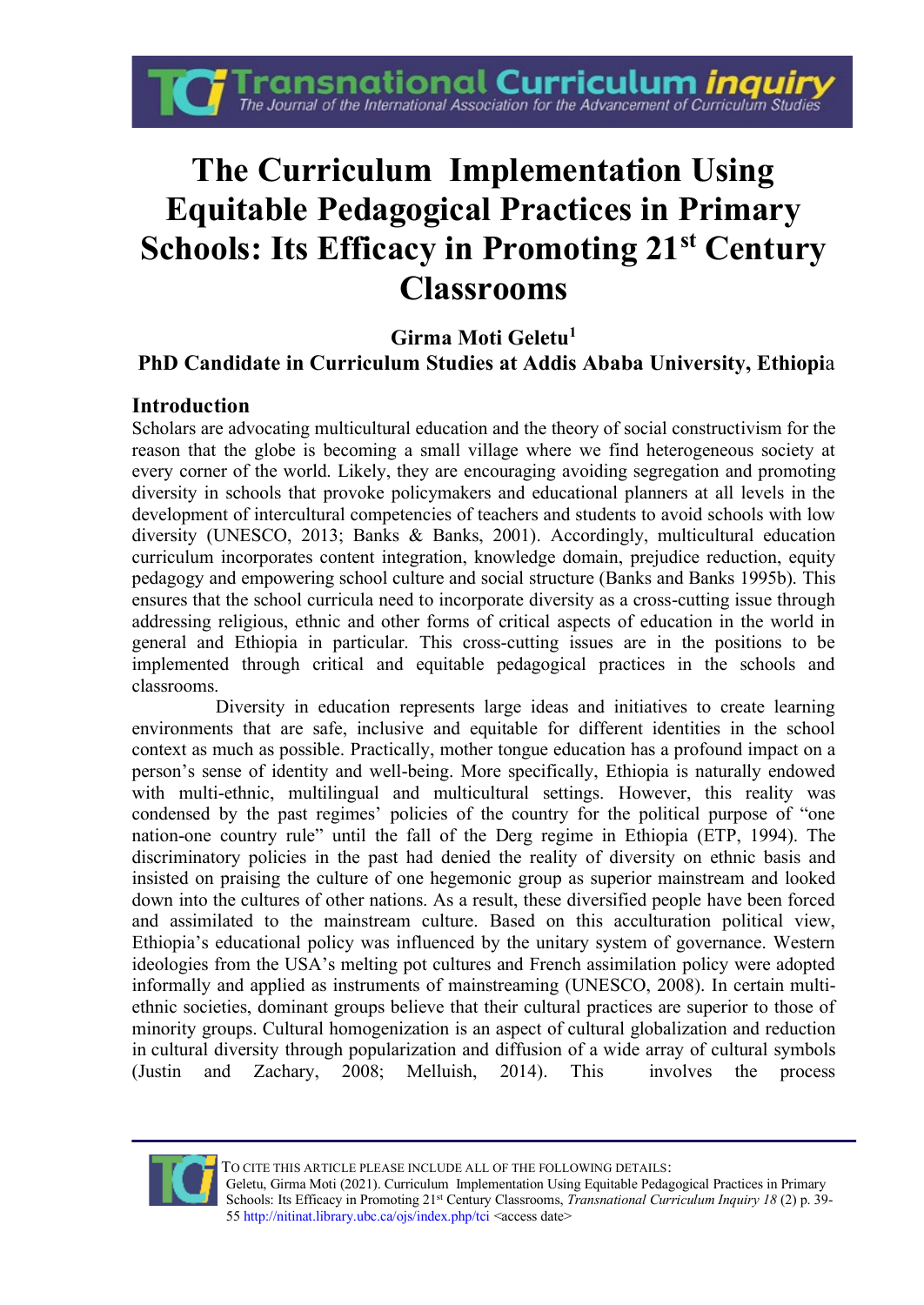of [assimilation](https://en.wikipedia.org/wiki/Cultural_assimilation) whereby other ethnic groups are expected to adopt the culture and practices of the dominant ethnic group in the society.

In the long-lasting hegemonic political system, without considering ethnic, linguistic and cultural differences, learners from nations, nationalities and peoples of Ethiopia were forced to learn in Amharic language of the superior culture as medium of instruction. However, multiculturalism opposes monoculturalism and rejects assimilation and the melting pot image as an imposition of a dominant hegemonic culture and instead prefers to democratic and glorious mosaic image in which each cultural group in a society maintains its distinctiveness to maximize the image of cultural pluralism. The cultural pluralism of diverse groups needs to be maintained by effective practices of additive and transformative curricula with integrated objectives, contents, learning experiences, activities, norms and values through application of critical and equitable pedagogical practices (Banks & Banks, 2007; Banks & Bank, 2001).

In the development of educational system, there is a growing recognition of the roles played by language of instruction in educational access, quality and equity, particularly for groups that have been socially marginalized (ADEA, 2010; Ollane, Adama & Glanz, 2011; UNESCO, 2012). As many students come from diverse backgrounds populate the  $21<sup>st</sup>$ century classroom and efforts support to identify effective methods to teach these students, the needs for culturally responsive pedagogical practices maintains educational diversity among diverse groups of learners. Since, today's classroom requires teachers to educate students varying in culture, language, abilities and other diverse characteristics (Diller & Module, 2015). Thus, the diverse cultures of students are expected to be addressed through effective utilization of equitable pedagogical practices in primary classrooms.

The idea of diversity in education encompasses acceptance and respect of individuals from different backgrounds and identities (Banks & Banks, 2007). It means understanding that each individual is unique and recognizes our individual differences. The underlying philosophical paradigm behind adopting the use of mother tongue language for primary education i.e. the pedagogical advantages for the child and as a means of promoting nationality rights, the right to be educated in one's own language has been acknowledged in the UNESCO declaration (UNESCO, 2009). Each regional state of the Federal Republic of Ethiopia has the constitutional right to choose, use and to develop the individual languages spoken there and to promote the cultures of its citizens (ETP,1994). Theoretically, this political assumption contributes to exercise multiculturalism throughout the country.

In the journey of decentralization process each regional state became responsible for educational issues at the primary level meaning for instance, that regional authorities decide what languages should be used in primary education. However, a disparity in implementing the policy of mother tongue primary education between states, zones and districts restrict it to the first cycle while others extend it to the second cycle (Getachew & Derib, 2006) . The other defect lies with the practical implementation of this policy on children in Addis Ababa are forced to learn their kindergarten and primary education in Amharic regardless of their ethnic backgrounds which seriously affects the promotion of identity. In Oromia regional state, due to the presence of non-Afan Oromo speaking 'immigrant' minorities mostly in the urban centers, the use of Amharic for primary education is allowed besides using Afan Oromo as a medium of instruction (ETP, 1994). Hence, multicultural classrooms embrace diversity and incorporate ideas, beliefs, or people from different cultural backgrounds. Diverse cultural perspectives are put together to enable students to get a truly inclusive education by minimizing negative stereotypes/ prejudice reduction (Banks & Banks, 1995b). Education practitioners develop or adapt appropriate curricula and pedagogical practices to accommodate the needs of different children although

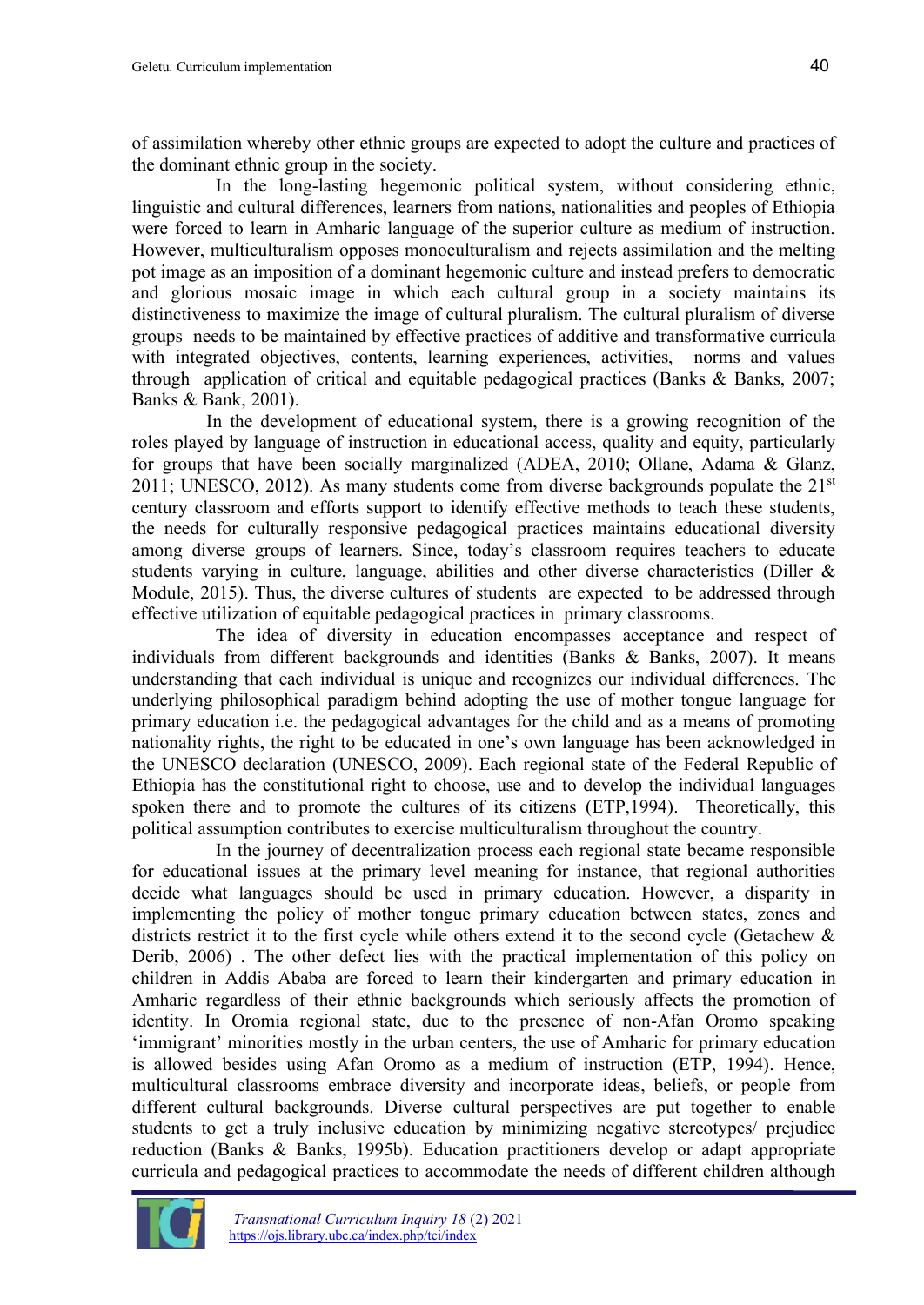variety and flexibility in the implementation of pedagogical practices and commonalities can be found (Mesay, Girma & Solomon, 2019). Thus, effective utilization of equitable pedagogical practices enable teachers to implement the curricula to the target of addressing diversity in the schools and classrooms.

The 1948 Universal Declaration of Human Rights in its Article 26 has introduced the basic principles of human rights to the people. Regarding education, it declared the right to education insisting on the vitality of education for entire development of human personality (UNESCO, 2012). Moreover, the document presented education as a means to promote tolerance and harmony among nations, racial and religious groups. It also authorized parents to decide the kind of education appropriate to their children. On the other hand, Article 29 of the convention stresses respect for the child's cultural identity, language and values for the development of national values of the country in which the child is living (ETP, 1994). Although there was critics of multiculturalism which argue against [cultural integration](https://en.wikipedia.org/wiki/Social_integration) of different ethnic and cultural groups to the existing laws and values of the country, critics may argue for [assimilation](https://en.wikipedia.org/wiki/Cultural_assimilation) of different ethnic and cultural groups to a single [national identity](https://en.wikipedia.org/wiki/National_identity) (Malik, 2015). By evaluating the the significance of inclusive education, education and training policy of Ethiopia has recognized the diversity of the people and provided equal respects. In this regard, the policy places the way for the implementation of multilingual and multicultural education in Ethiopia. The policy gave due emphasis to the languages of nations and nationalities to serve as medium of instruction. Despite of the existing problems, 25 of 84 spoken local languages have already been chosen to become introduced as medium of instruction at the primary level to address educational diversity using appropriate language of instruction to diverse groups of learners (Kosonen, Kimmo, Benson & Carol, 2013; Schroeder, 2013). Moreover, experts of UNESCO recommended the use of mother tongue as a medium of instruction in 1951 (Teferra, 1999). This mother tongue education should cover the teaching of the mother tongue as a subject and using the mother tongue as a medium of instruction in primary schools.

Our country, Ethiopia introduced mother tongue languages as mediums of instruction at primary education level using multilingual education strategies and contextualization of useful teachers' professional development theories and practices (Girma, Dawit & Geberew, 2021). However, the effectiveness of curricular implementation using varieties of mother tongue languages as mediums of instruction face multi-faceted challenges. Regarding this, educational experts of several regions, zones and districts decided whether the mother tongue should be used as a medium of instruction at grades 1-4 or 1-8. This demonstrated that the medium of instruction can not only be different within a regional state but sometimes even within zones of a region with a multi-ethnic situation. Local languages are used as media of instruction up to grade 8 in the regions of Oromia, Amhara, Tigray and Addis Ababa City (ETP, 1994).The policy ensured the use of mother tongue at primary level education and is articulated as cognizant of the pedagogical advantage of the child in learning in mother tongue and the rights of nationalities to promote the use of their languages, primary education will be given in nationality languages (ETP, 1994). Hence, the study revolves around a comparative study of addressing educational diversity targeting by using Afan Oromo and Amharic mediums of instruction in primary schools and its contribution for promoting the 21<sup>st</sup> century classroom. The following conceptual framework looks into education and training policy, and language policy pertaining to addressing educational diversity using two mediums of instruction in primary schools.

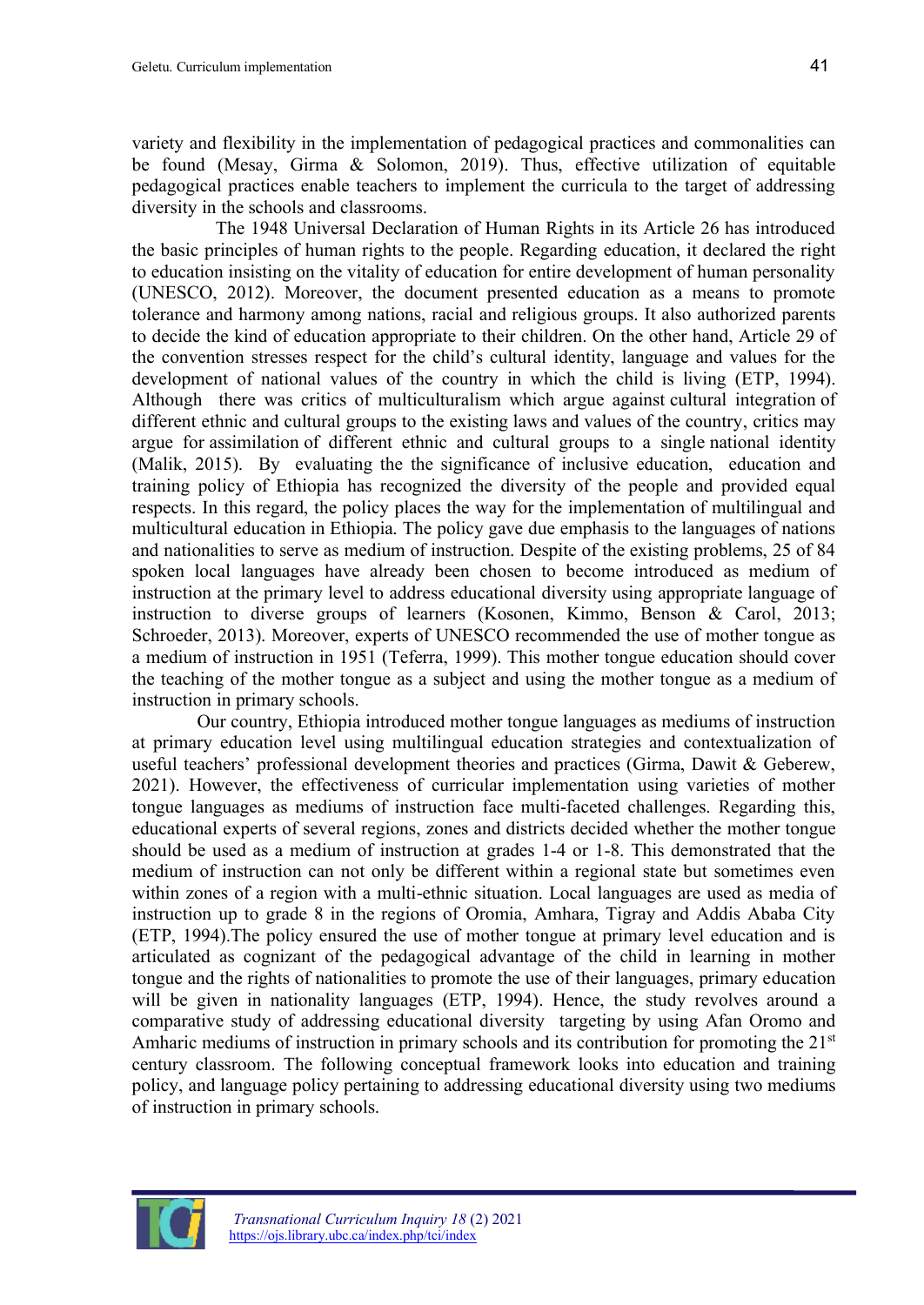

**Fig. 1. Conceptual framework developed from literature**

#### **The problem statement**

Educational diversity is one of the cross-cutting issues which needs to be addressed globally, nationally and locally. Today, the  $21<sup>st</sup>$  century teachers produce the  $21<sup>st</sup>$  century students in the 21<sup>st</sup> century classroom through implementing innovative and inclusive curricula using equitable pedagogical strategies like different active learning methods, assessment for learning, utilization of information and communication technologies and digital literacy. Such experiential learning takes place if and only if educational diversity is maintained in the matrix of the school system and classrooms. My long time experiences as an instructor, researcher and practicum coordinator in different colleges of teacher education allowed me to travel to different primary schools and explored varieties of cultural heritages, diversities and learning styles of students. Contextually, the study demonstrated that there is an ambitious need to address issues of diversity into the Ethiopian education and training policy. Nevertheless, some elements of dimensions of diversity such as knowledge construction process and equity and critical pedagogical practices were not exhaustively treated (Banks & Banks, 1995b; Sime & Latchanna, 2016). Likewise, while I was serving as practicum coordinator, mentor and researcher, I came across the diverse needs of students among Afan Oromo and Amharic mediums of instruction in some primary schools found in Fitche town.

Learning in a mother tongue language has pivotal roles in building ethnic identity and promoting cultural respects among different ethnic groups with diversified cultures, languages and dialects. With this regard: "International Mother Language Day is celebrated across the globe on  $21^{st}$  February every year! Mother tongue and multilingual education are keys to reducing discrimination, promoting inclusion and improving learning outcomes for all" (UNESCO, 2012). Correspondingly, Nelson Mandela noted an amusing expression that "*If you talk to a man in a language he understands that goes to his head. If you talk to him in his language he understands that goes to his heart"* (2003, p.28).

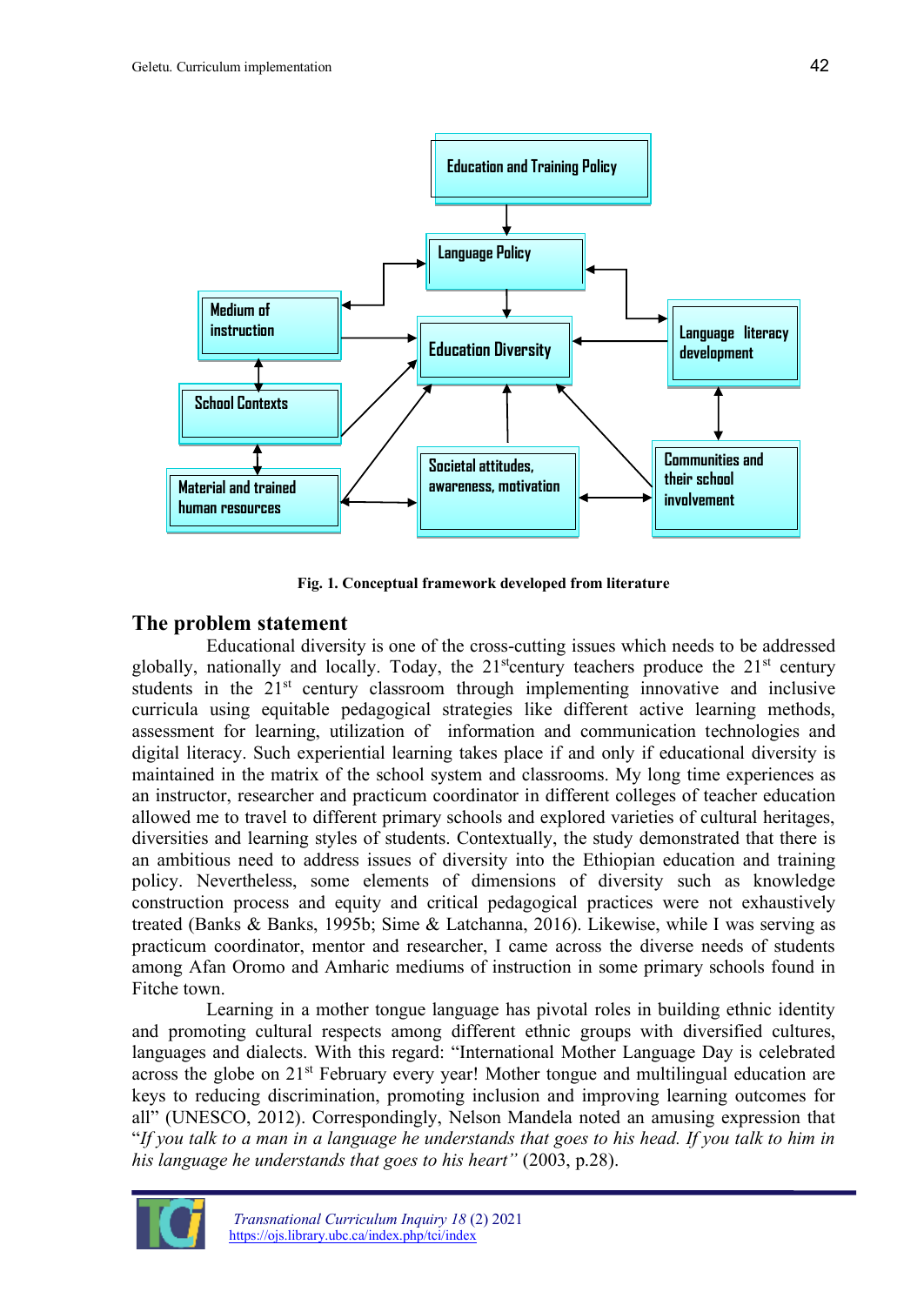Educational researchers have been challenged by the diversity of students such as their readiness, interests and learning profiles but have not always adequately responded to students' varied needs. They tend to rely on the logic of teach to-the-middle or one-size-fitsall approach expecting all students to do the same activity, have the same culture and work at the same pace. Likewise, a shared understanding of student diversity is reflected as dynamic and wide-ranging because none of these qualities resides entirely within an individual in their brains nor in their genes since no two children are alike (Meyer, Rose &Gordon , 2014). Yet, achieving greater equity in education is a social justice imperative to increase the supply of skills that fuel economic growth and promote social cohesion (OECD, 2016; 2014). Furthermore, educational researchers world-wise discoursed that teacher preparation is important to address inclusive and multicultural education and they are the keys to work with students who come from diverse sociocultural, racial and ethnic minority group (Banks & Banks, 2007).They asserted that teacher preparation should engage in critical and equitable pedagogical practices that should prepare teachers to build on the cultural differences of students and teach them how to develop and establish positive relationships among students, teachers, parents and community members at large.

In multicultural society like Ethiopia, one can imagine that " the effects of power naturalizes the existence of no child should be left behind creates a demarcation line and the only way to ensure that nobody is excluded to change deconstructing the very idea of inclusion, betting on an education committed to the uniqueness of subjects in which the idea of "behind" does not make sense" (Macedo, 2013). Likewise, appreciating the beauty of diversity to live together in harmony on the basis of respect and willingness of all nations, nationalities and people's strong foundation lies on promoting cultures and perpetuating their identity. Thus, diversity in education offers benefits of building democratic citizenship (European commission, 2015). Thus, institutional, instruction and personal dimensions of inclusive and multicultural education are central to address educational diversity by using different mediums of instruction in primary schools (Penina *et al*., 2005). The importance of realizing, valuing and respecting a child's family, culture, language and values is increasingly articulated in educational policy to attest diversity. Such practices can be powerful tools for extending children's knowledge and understandings of themselves and others who may be different culturally, socially or historically. However, some evidences suggest many settings provide a monocultural ideology which is counter-productive to the principles of diversity (Adam, Helen, Barrett-pugh & Caroline, 2020) and becoming sources of hegemonic outlooks and results to cause conflicts. This influences social and political justice of diverse groups of learners.

Therefore, in such multi-ethnic and multi-linguistic town, Afan Oromo and Amharic are used as mediums of instruction for primary schools following the Ethiopian policy direction (ETP, 1994). These languages are the first and second biggest languages spoken in Ethiopia respectively. However, there are remarkable differences in the utilization of educational inputs and teaching and learning processes between these groups to address educational diversity, Institutionalization and preparation of gender responsive plans at school level and effective utilization of gender inclusive language in classroom are focal points to address the diversity of students (Girma & Abraham 2019). Thus, a professional teacher has a responsibility to fulfill students' learning needs and gives quality instructional services without any students' exception (Tatto, 2021) in conducive and child friendly learning environments.

As far as my knowledge was concerned, no research has been fully conducted to address educational diversity by using the two mother tongues as mediums of instruction in primary schools to examine the diverse needs of students and discrepancies. On the bases of

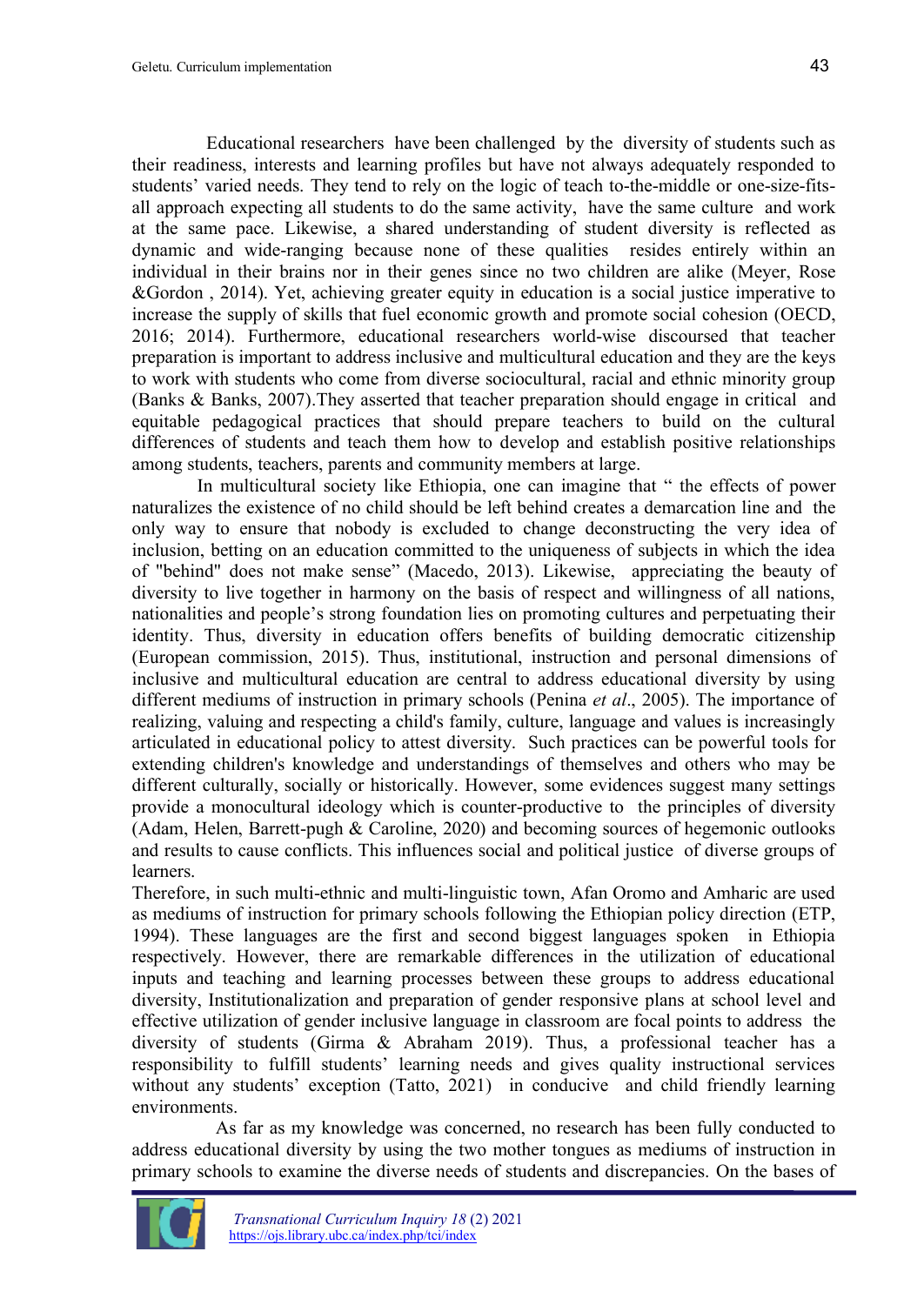my professional knowledge, reading, experiences and reflections. Therefore, I was initiated to examine educational diversity of students targeting at curriculum implementation using equitable pedagogical practices in Afan Oromo and Amharic mediums of instruction in five primary schools in Fitche town, Oromia regional state.

# **Objectives of the study**

The main purpose of the study was to examine curriculum implementation using equitable pedagogical practices in promoting cross-cutting issues in  $21<sup>st</sup>$  century classrooms in five primary schools of Fitche town, Oromia regional state. More specifically, the study has the following objectives. These are to:

1. evaluate the engagements of students, teachers, principals, supervisors and educational experts in curriculum implementation using equitable pedagogical practices in Afan Oromo and Amharic mediums of instruction.

2. explore whether accessible curricular materials and pedagogically trained teachers are equally assigned for students to give educational services.

3. compare and contrast the availability of educational inputs and instructional processes in Afan Oromo and Amharic mediums of instruction in primary schools in Fitche town.

4. evaluate the motivation of teachers, principals and supervisors to address education diversity of students through implementing appropriate curricular materials and equitable pedagogical practices.

5. examine availability of curricular and didactic materials, and effectiveness of pedagogical orientation and skills in promoting educational diversity in Afan Oromo and Amharic mediums of instruction.

#### **Research questions**

This section discusses the following research questions:

**1.** How effectively are teachers, principals and supervisors engaged in curriculum implementation using equitable pedagogical practices in Afan Oromo and Amharic mediums of instruction?

**2.** How do you evaluate the availability of curricular materials and resources to address educational diversity in Afan Oromo and Amharic mediums of instruction?

**3.** What specific pedagogical orientation, curricula and didactic materials appear to be effective tools for promoting educational diversity in Afan Oromo and Amharic mediums of instruction?

**4.** To which categories of medium of instruction are available curricular materials or resources allocated and pedagogically skilled teachers relatively assigned for students to give better educational services?

**5.** How motivated are principals, supervisors, teachers, students and parents to address educational diversity targeting at curriculum implementation using equitable pedagogical practices in Afan Oromo and Amharic mediums of instruction?

# **Significance of the study**

In many multicultural societies like Ethiopia, the unity based on equal recognition of all nations realized through the provision of multicultural education to the young generation in the future. Hence, this study is expected to demonstrate the exact practices made to address educational diversity using equitable and critical pedagogical strategies in Afan Oromo and Amharic media of instruction in primary schools in Fitche town. Similarly, it is important to find out possible strategies to develop the practices of addressing education diversity of students (curriculum and equitable pedagogical practices) in Afan Oromo and Amharic

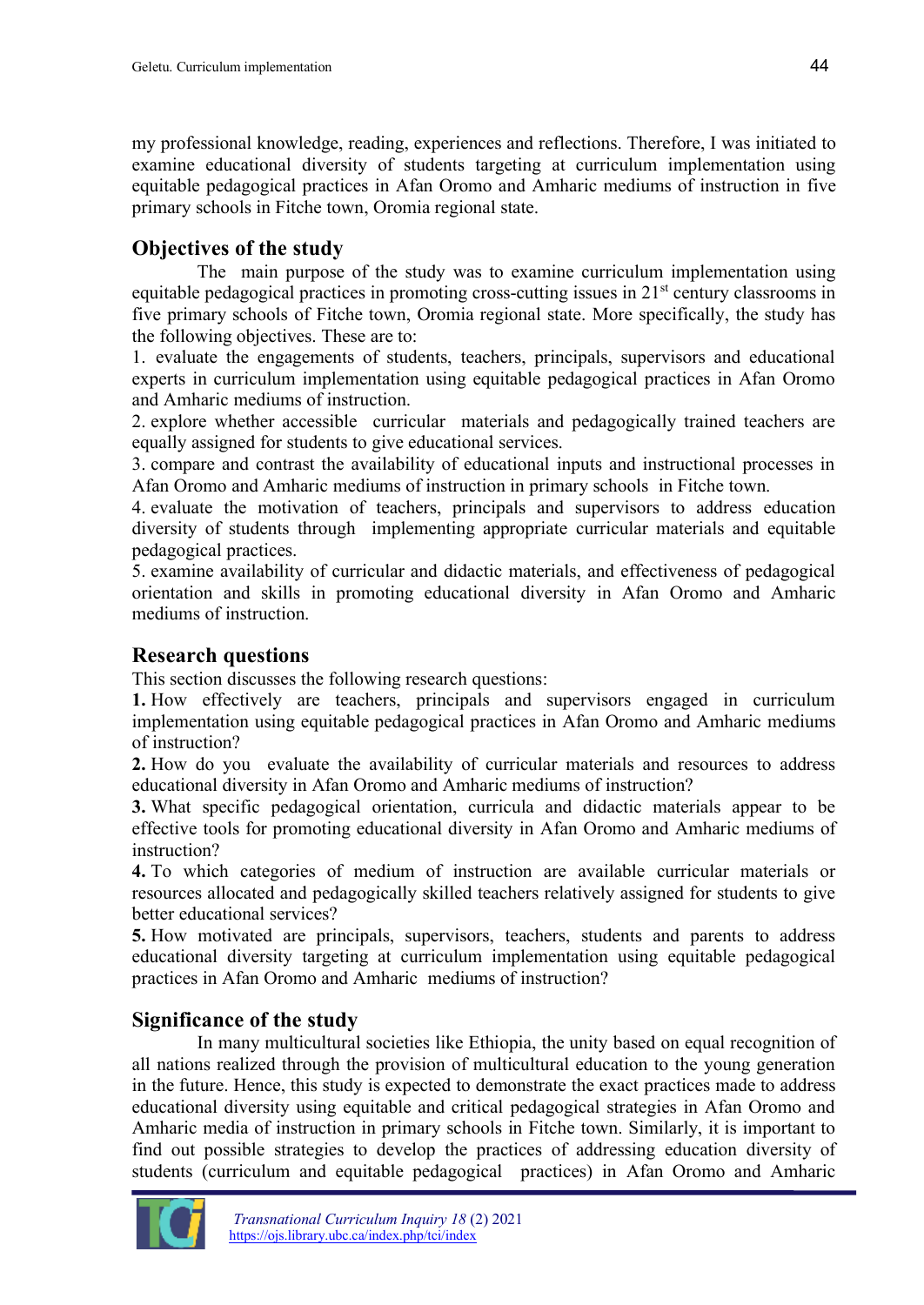media of instruction. Believing that multicultural education is important in multicultural society, this study will be scaled up to other cities and towns in the region.

#### **Materials and Methods**

A qualitative research method with case study design was employed in this particular study because cases are bounded by time, activity and the researchers collect detailed information by using a variety of data collection procedures over a sustained period of time (Yin, 2011). With this regard, Creswell (2014) assured that case study is an approach to inquiry involving collecting qualitative data to make an in-depth investigation. Therefore, I believe that this is an appropriate method to display the status of educational diversity through curriculum implementation using equitable pedagogical strategies in Afan Oromo and Amharic mediums of instruction in Fitche town's primary schools.

#### **Sources of data**

The data were collected from both primary and secondary sources of data to get sufficient information about how to recognize and address diverse needs of students. The primary sources of the data were principals, teachers, students, supervisors and vice-academic dean of Fitche college of teacher education. Besides, the secondary sources of the data were instructional materials available online, in library, laboratory and schools' pedagogical centers. Regarding the sample size, Merriam (2009) emphasized that the size of the sample depends on the nature of research questions to be answered and the data to be collected.

# **Participants of the study**

The research participants in qualitative case study are chosen from five primary schools according to what is known as purposive sampling technique. Accordingly, 54 participants were participated in this study. These are 4 principals, 14 teachers (9 Afan Oromo & 5 Amharic) mediums of instruction, one supervisor, one vice academic dean were interviewed and 34 students (20 Afan Oromo &14 Amharic) mediums of instruction were participated in focus group discussion. Teachers, principals and supervisors have more than 5 years experiences in their respective schools. They have diploma and first degree holders and grade 7 & 8 students are matured enough and best experiences to participate in a focus group discussion in comparison to lower grades students. Regarding this, Patton (2015) suggested that 20-30 participants are commonly included in most qualitative studies. Te sample size can also range from a single participant to hundreds thanks to the advances in qualitative data management software programs.

# **Data collection instruments**

The most appropriate data collection strategy for case study researches are an interview, observation, focus group discussion and document analysis. Creswell (2014) suggested that the researcher should make an interview with 3 to 15 individuals. Accordingly, to collect the data from respondents, I prepared unstructured interview questions in English and then translated them into Afan Oromo and Amharic mediums of instruction. Then, an indepth interview was made with teachers, principals, and supervisor and vice academic dean of Fitche college of teacher education from 15-20 minutes for 5 consecutive days. Besides, focus group discussion was held with 8 groups of students in all schools. Besides, focus group discussions were made with 8 groups of students (4 Afan Oromo & 4 Amharic) mediums of instruction in five primary schools for about five days to validate the data collected through interviews.

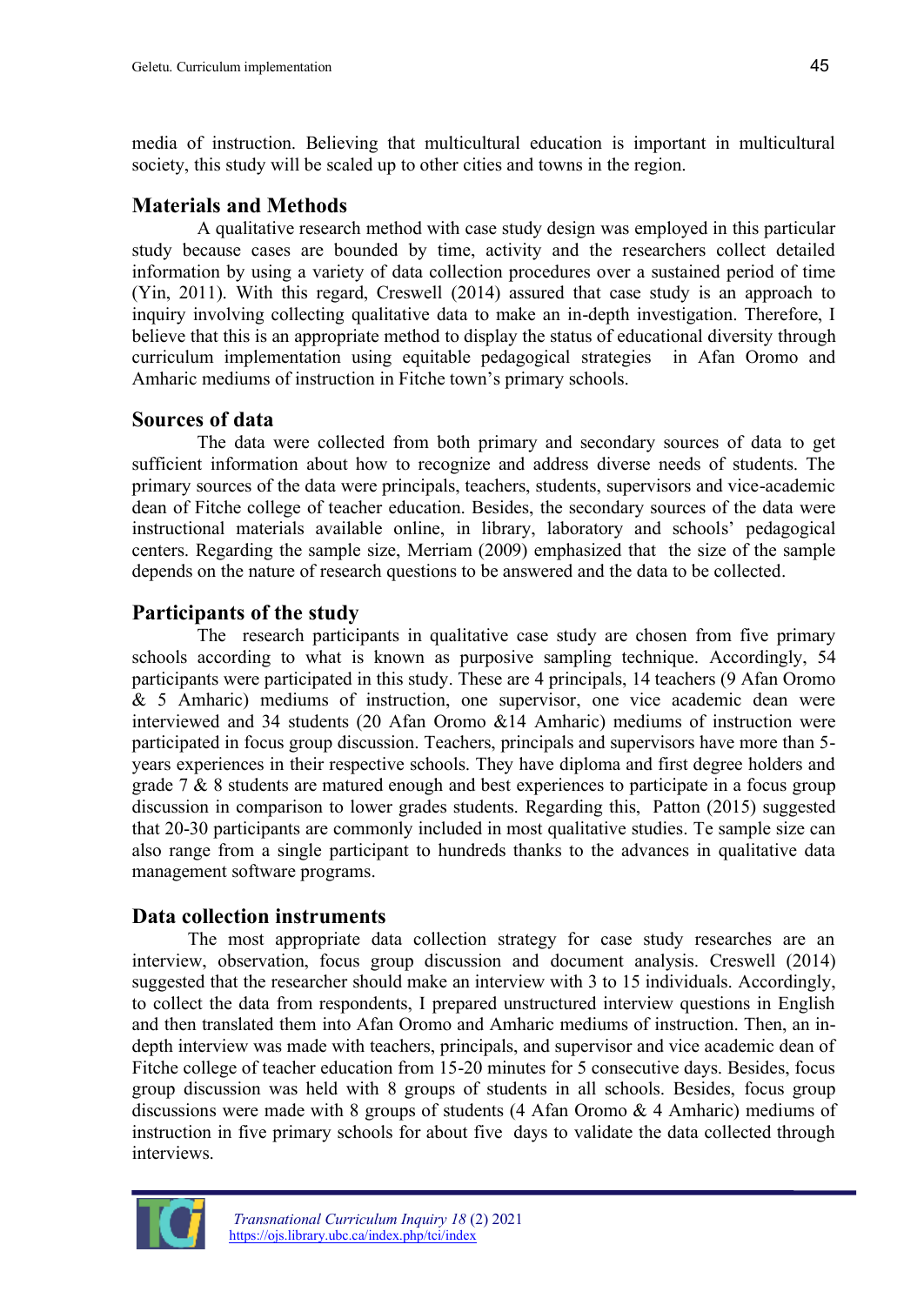#### **Data analysis**

I synthesized the themes into textual and structural descriptions of the experiences of the individuals and then, I constructed composite descriptions of themes from my methodological, ontological and epistemological views.

# **Discussions of Major findings**

I identified a total of 108 individual verbatim statements shared by the principals, teachers, supervisors, vice academic dean of the college of teacher education and students. From this scenario, 85 individual verbatim statements represented, relevant and nonoverlapping significant statements were considered for the study. These 85 relevant verbatim statements were grouped into 5 themes and the rest 23 statements were rejected because they were unrelated to addressing educational diversity targeting at curriculum implementation through equitable pedagogical practices in Afan Oromo and Amharic mediums of instruction in Fitche town's primary schools.

# **Themes of the study**

# **Motivations of teachers or implementer of curriculum and equitable pedagogical practices**

The integrated contents or curricula of educational diversity represents diverse social and cultural perspectives into curricula which creates safe environments for all students. This is non-discriminatory in that all students feel comfortable while asking questions and taking risks and promoting outreach programs to the minority students and their families (Hickling-Hudson & McMeniman, 1993). This opportunities are aligned with an equity pedagogy exists when teachers modify their teaching in ways that will facilitate the academic achievement of students from diverse racial, cultural, and social-class groups (Banker & Banker, 2007). Thus, creating more diverse and inclusive classroom practices foster learning and improving social interactions. Accordingly, participant IP1 discussed that schools are governing themselves by rules and regulations prepared in 1995 and 2003 academic years. These rules and regulations were distributed to schools after contextualized by regional education bureau in Afan Oromo and Amharic mediums of instruction. The practices of the rules and regulations are monitored by parent-teacher-association. Besides, clear information was emblazoned on the notice boards or walls in both media of instruction (Date: 03/2/2019; Time: 3:25-3.50' P.M).

Besides, the participant (IP4) discussed his experience that I think providing instruction with mother tongue is for better understanding. But even though teachers' willingness is positive to teach properly, teachers turn over and retention is too high and the educational facilities are too limited to teach in Amharic in comparison to Afan Oromo medium of instruction in our school (Date: 03/2/2019;Time 3:55-4:10' P.M).

The other participant (IP7) stated that sometimes teachers are forced to teach in the mother tongue with which they have not taken any training at all because of shortage of teachers trained in Amharic medium of instruction in Oromia region state. For instance, some teachers are teaching in Amharic medium of instruction because of simply trying to speak Amharic as a second language but certified in Afan Oromo medium of instruction (Date: 03/2/2019; Time: 5:25-5: 40' P.M).

Furthermore, a student, 'X' in a focus group discussion shared their ideas that sometimes teachers teaching in Amharic medium of instruction are out of their fields of specialization. For example one teacher teaches chemistry, biology and mathematics..... Besides, some teachers have the problems of expressing their ideas in Amharic freely because

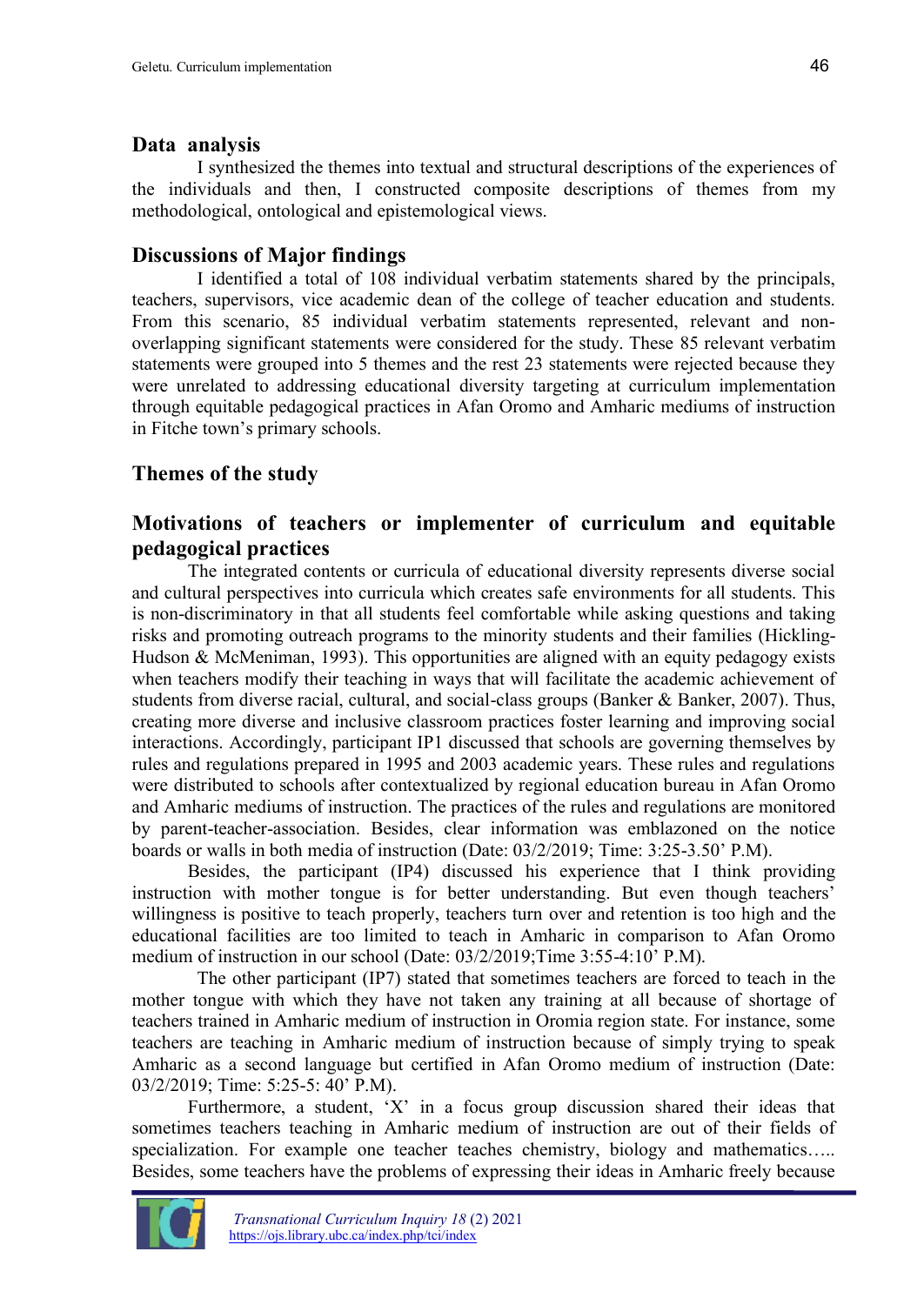I think that they were not learning and certified in Amharic medium of instruction in their previous training institutions (Group 2, Date: 26 /12/2019; Time: 8:25-10;00' AM)).

On the other hand, IP8 suggested that though teaching-learning process is for best understanding with mother tongue and teachers' willingness is positive to teach properly, teachers turn over and retention are relatively low and educational facilities are moderate to teach in Afan Oromo in comparison to Amharic medium of instruction (Date: 29/11/2018 & Time 9:55-10:10'A.M). Besides, a student, 'R' assured that teachers are trained in Afan Oromo medium of instruction and they are teaching their students in Afan Oromo medium of instruction as well and which is motivating regardless of its quality (Date:  $04/11/2019$  & Time: 11:15-12:25' PM).

Additionally, a student, 'L' in focus group discussion shared her ideas and assured that teachers who are teaching in Afan Oromo medium of instruction are relatively better in number and qualification to address the diverse needs of students than Amharic medium of instruction. They are also teaching in their field of study though the number of students is greater than 50 in all classes and difficult to manage (Group 5, Date: 24 /11/2019 & Time: 3:00-4:45' PM).

With respect to motivations, participant IP13 centrally summarized that Afan Oromo medium of instruction have better qualifications and number of teachers than Amharic medium of instruction where teachers are becoming less in number due to retirement, attrition and death. The other issue is that I haven't seen any motivation or rewards given to teachers in primary schools in Fitche town. Because of his/her top performance regardless of Afan Oromo and Amharic media of instruction, no one has got any motivation and rewards (Date: 27/11/2019, & Time 2:45-2: 55' P.M).

The central idea of this theme is that the perception of front-line implementer of the curriculum (teachers) through using appropriate equitable pedagogical practices to address educational diversity of students in Afan Oromo medium of instruction is better than Amharic medium of instruction. Besides, teachers teaching in Afan Oromo medium of instruction have better preparation and performance in their subject matter compared to teachers teaching in Amharic medium of instruction.

#### **Availability of educational inputs (curricular materials and resources)**

The schools take inputs form the environment and then transform them into outputs through teaching-learning process. The schools have the potential opportunities to take educational inputs or curricular materials from surrounding school communities which process and change the learning inputs to outputs. Based on this philosophical assumption, the comparison was made on the availability of educational inputs between Afan Oromo and Amharic mediums of instruction in order to address educational diversity of students.

One of the interviewees, IP18 demonstrated that leave alone the supplementary reference materials, there are shortages of student textbooks as well. I saw that there are only few old reference books written in Amharic medium of instruction found in the library. Besides, I ponder that the laboratory has no manuals written in Amharic medium of instruction but the teachers and students are doing by translating the material from Afan Oromo to Amharic mediums of instruction. There are shortages of equipment and chemicals to make experiment even simple tasks in the laboratory. I was a home-room teacher for grade 7 students but still now some students do not have Amharic, civics & mathematics text books (Date: 04/1/2019;Time: 2:50-3:15' P.M).

On the other hand, one of the interview participants (IP5) centrally highlighted that some science books for references in Afan Oromo medium of instruction were bought last year and placed in the library but not enough to more than 2000 students in our schools.

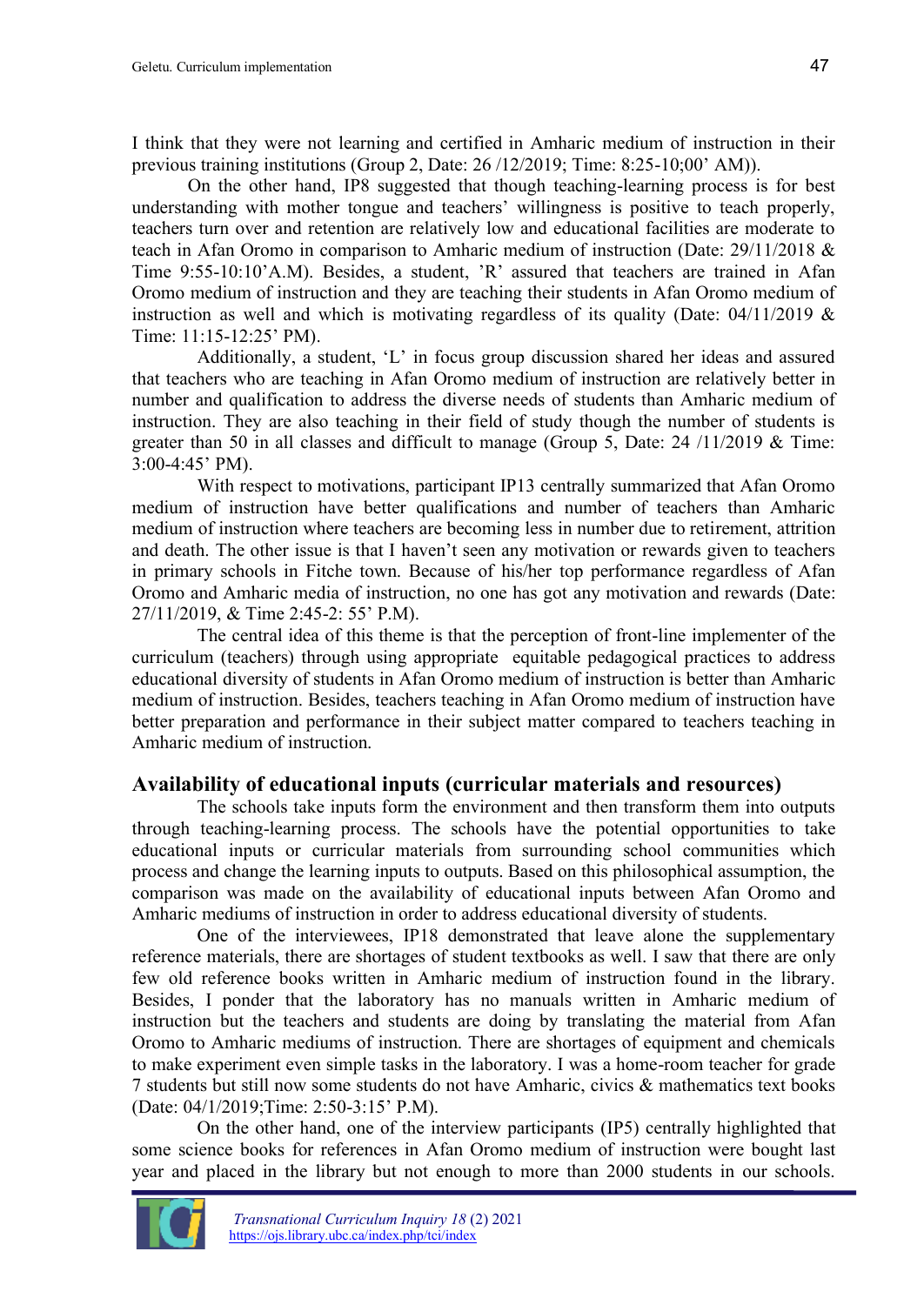Likewise, I think there are better but not enough educational facilities to teach in Afan Oromo medium of instruction in comparison to Amharic medium of instruction in the library and pedagogical centers of our schools. Besides, student text books to student ratio are nearly 1:1 in Afan Oromo medium of instruction. For example, excess science and mathematics books were in the libraries even though they were not well-organized (Date: 28/2/2019;Time:5:30- 6:00' P.M).

Similarly, students 'T' in focus group discussion make a thorough debate that though the management of the schools and parent-teacher-association are remaining the same in our schools but I am witnessing shortage educational materials such as text books, reference books, work sheets to large number of students in a single class (more than 80 students) due to shortage of teachers in Amharic compared to Afan Oromo medium of instruction…… (Group 6, Date: 25/2/2019;Time: 3:00-4:50' PM.).

A particular concern is the impact of school policies and procedures on the allocation of resources which affect curriculum implementation using critical and equitable pedagogical strategies to address diversity of learners in schools. The school policies and procedures impact on the delivery of services to students from diverse backgrounds. Hence, the central message of this theme is that Afan Oromo medium of instruction has relatively available educational inputs to provide better educational services in comparison to Amharic medium of instruction to address educational diversity in primary schools of Fitche town.

#### **Curricular practices/ instruction using equitable pedagogical practices**

When the quality of instruction such as curriculum and its pedagogical equity application (books, teaching methods and activities) are worse marginalized, the students culturally experienced disconnection with the learning environment in the school. For some students such rejection of school may take the form of simply under achieving, for others rejection could range from not performing at all to dropping out of school completely. Pertaining such marginalization, multicultural education seeks to create equal educational opportunities for all students including those from different racial, ethnic, and social-class group (Banks & Banks, 2001; Girma and Abraham, 2019). Thus, it tries to create equal educational opportunities for diversified groups of learners.

One of the interviewees (IP10) ensures that it is difficult to get Amharic medium of instruction teachers on markets for employment according to the current deviance because we have only Fitche college of teacher education that is training only few prospective teachers. These are 60-80 preservice teachers region-wide annually. Due to this reason, the teacher to student ratio is becoming greater than 1:73 and sometimes 1:84 (unmanageable size) for grade 7 in Amharic medium of instruction whereas the student to teacher ratio in Afan Oromo medium of instruction is 1:51 sometimes it reaches to 1:56 (Date: 23/12/2019; Time: 3:15- 4:15' PM). From this, we can infer that the class size is too large in Amharic medium of instruction in comparison to Afan Oromo medium of instruction to address educational needs of each learner. IP12 further extended his reflection that "in our context, there is weak pedagogical center with insufficient teaching aids and the problems of laboratory centers are the worst of all challenges to teach necessary knowledge and skills to students effectively and efficiently (Date: 24/12/2019; Time: 4:45-5:00' P.M).

Besides, one of the respondents (IP18) overshadowed that in both Afan Oromo and Amharic mediums of instruction, one teacher is teaching more than three subjects but trained in the college to teach only major and minor subject areas. They are highlighted that students are learning in 1-5 (cooperative learning and micro learning) to improve their communication, understanding, reflections and performances but it is difficult for teachers to manage the classroom and give continuous assessment to 56 student in Afan Oromo and 84 students in

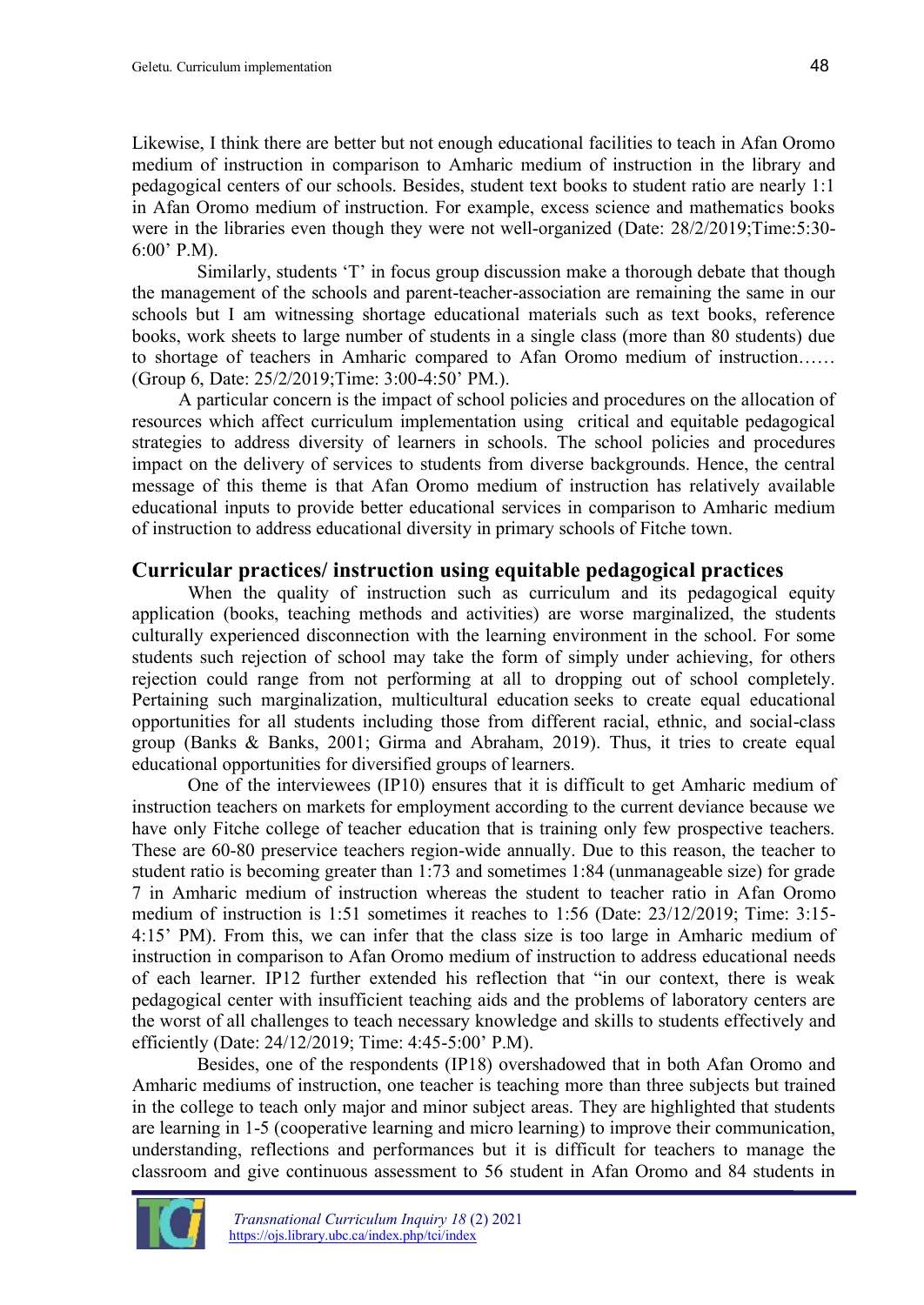Amharic medium of instruction respectively. For instance, grade 7 students of Afan Oromo and Amharic mediums of instruction in a single classroom. As senior teacher, I have to use different active learning methods and continuous assessment techniques. But it is difficult to manage more than 50 students in a single class. Even classroom management itself is a challenge, suffocation, and sound, narrowness of table and health problems like common colds, COVID-19, tuberculosis and other air born diseases. At the same time until recently, student in Amharic medium of instruction has no chemistry and English teachers. Therefore, some teachers try to enter the class once per week simply to cool the complaints from students. For example, chemistry grade 7 (Date, 21/2/2020; Time: 10:00-10:30' A.M).

Similarly, excessive training was given by Fitche college of teacher education mainly for the purpose of practicum program implementation on the application of integrated pedagogical content knowledge, active learning methods, assessment for learning, action research, classroom management and continuous professional development. These training were successfully given to Afan Oromo in comparison to Amharic mediums of instruction. These training has positive impacts on quality of instruction and are better to address all teachers of course. Because, we don't have educators trained in Amharic medium of instruction at all though there are small number of Amharic medium of instruction teacher candidates at Fitche college of teacher education (Date: 21/2/2019; Time 9:40-10:00' A.M).

Likely, a student, 'D' in focus group discussion suggested that it is difficult to expect quality of teaching-learning process where it is difficult to implement active learning methods and continuous assessment due to large number of students, shortage of instructional materials and teacher preparation. However, when we talk from our experiences, Afan Oromo medium of instruction students are relatively learning better than Amharic medium of instruction particularly at higher levels of primary schools from grades 5-8….. Even, this can negatively affect the attitudes of students from diverse backgrounds to address educational diversity (Group 8, Date: 27 /12/2020;Time: 8.45-10:50' A.M).

The central idea of this theme is that instructions given for Afan Oromo medium of instruction students are relatively better than Amharic medium of instruction particularly at higher levels of primary schools. Although the attempts of implementing culturally responsive pedagogy (Ladson-Billings, 1995; Penina *et al*., 2005) were encouraging, teacher's selfreflection is important to analyze the attitudes and beliefs about themselves and others. Although many attempts are made the curricula developmentally appropriate to the ages and stages of children and standardize to the theoretical and practical contextual settings (Girma *et al*., 2021) to prevent the generic one size fits for all generic syllogism, the practices of children-centered learning in schools are contradicting with integrated play-based pedagogical practices (Mesay *et al*., 2019). Thus, as teachers' values cause impact relationships with students' learning and their families, teachers must reconcile negative feelings towards any groups.

#### **Accessibility of teachers and relevance of primary schools' curricula**

One of the interviewees, 'IP9' well elaborated that it is difficult to fulfill the needs of all schools in the Cities of Oromia regional state in Amharic medium of instruction because it is only Fitche college of teacher education that trains 60-80 teacher candidates annually in Amharic medium of instruction in comparison to more than 600 candidates of Afan Oromo medium of instruction in Fitche college of teacher education alone.

On one hand, fostering the capacity of teachers towards science, technology, engineering and mathematics (STEM) diversity (Davis-lowe, 2006) and curricular responses to multiculturalism (Hickling-Hudson & McMeniman, 1993) potentially guarantee quality of instruction in the classrooms. However, the availability of teachers in Amharic medium of

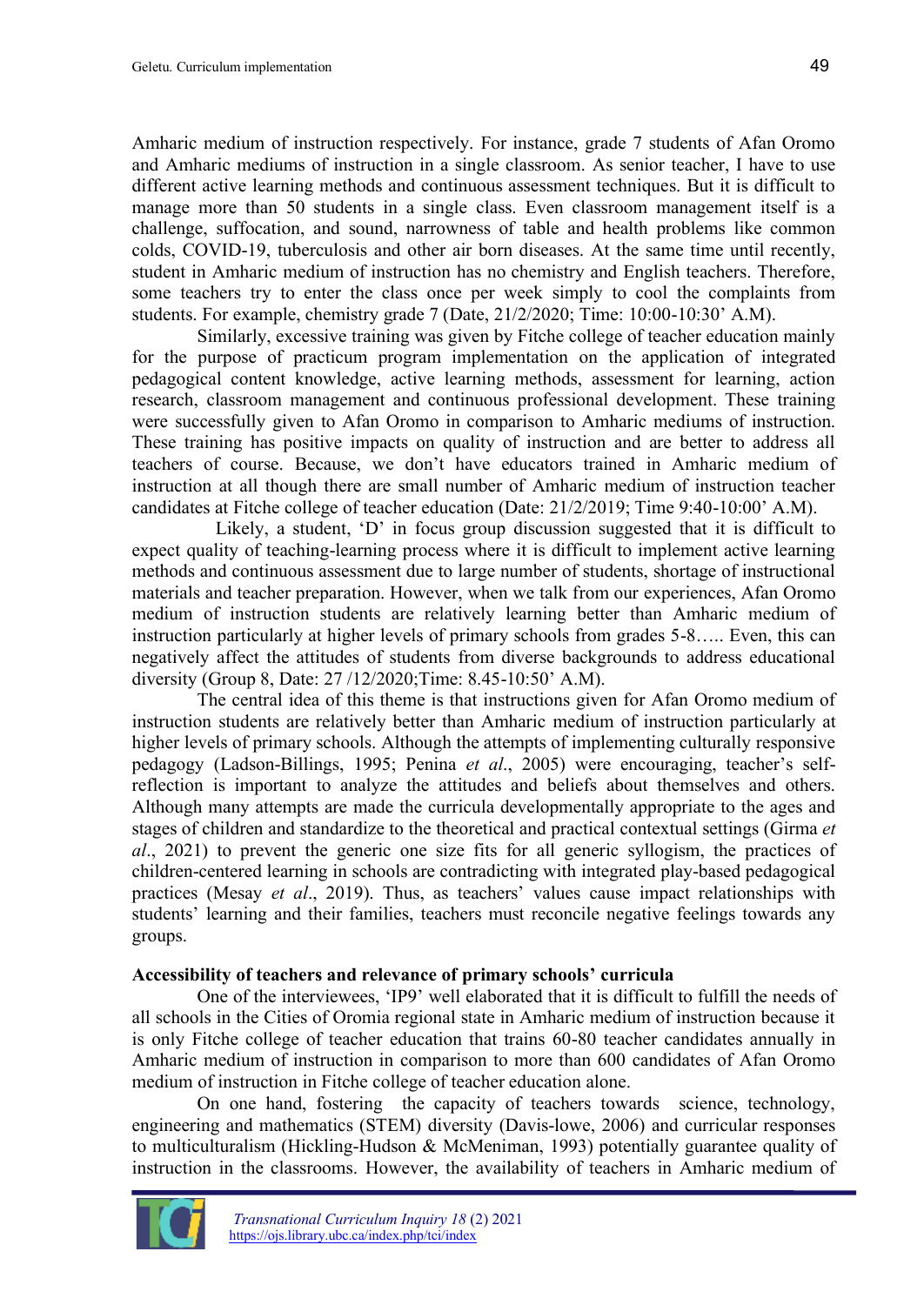instruction is low in comparison to Afan Oromo medium of instruction. On the other hand, with respect to the relevance of the curricula and its equitable pedagogical utilization, the overall curricula of colleges of teacher education are symmetrical with primary schools curricula. Thus, teaching the schools' curricula and teacher education needs to have relationships to maintain diversity of groups of learners (Banks and Banks,1995b). Thus, preservice teacher trainees are practicing their teaching profession passim four practicum courses in primary schools for three years (Date: 28/11/2020; time: 3:25-3:40' P.M).

Moreover, one of the respondents from focus group discussion 'V' inspected that they are helping us in teaching the subject matter (curriculum contents and activities) by preparing themselves as much as they can….However, they are too busy throughout the school time in teaching 30 periods per a week. Often, the teaching-learning process was covered by teacher candidates assigned by college of teacher education for teaching practices/practicum for 45 days (Group7, Date: 25/12/2020;Time: 4:15-4:50' PM).

#### **Opportunities of curriculum implementation and equitable pedagogical practices**

In high performing schools, all members of the school community both individually and collectively hold themselves accountable to address students' diverse needs and successes (ADEA, 2010; Girma and Abraham, 2019). Hence, staffs with sense of common purposes, strong instructional leadership, principals, confidence and respect of parents and resources support the school's vision, mission and destinations.

In respect of providing opportunities to address educational diversity using Afan Oromo and Amharic media of instruction, IP11 supposed that the best opportunity we have is that we must work in collaboration with the society to fulfill educational inputs such as curricular materials and through utilization of equitable pedagogical practices. This addresses educational diversity of students in Afan Oromo and Amharic media of instruction in primary schools found in Fitche town. Besides, the region should improve and redesign new Amharic and Afan Oromo primary schools' curricula in line to initial teacher preparation, induction and in-service programs to address the diverse needs of learners (Date 12/1/2020;Time: 5:40- 5:55'P.M).

The central ideas of this theme are searching for the best opportunities that enable us to address educational diversity by using both Afan Oromo and Amharic mediums of instruction. For instance, working in collaboration with society, begin teacher training programs in Amharic medium of instruction in some College of teachers' education in Oromia regional state.

# **The Researchers' Methodological, Epistemological and Ontological Perspectives**

An exploration to minimize subjectivity by using Afan Oromo and Amharic mediums of instruction to address educational diversity of students targeting on the quality of curriculum and effectiveness of pedagogical strategies in primary schools of Fitche town is undeniably contributes to the success of multiculturalism. Methodologically, my knowledge development paradigm leads to exploratory effort and provides further rationales for strategic decisions regarding data collection, participants' selection and data analysis. The study has epistemological implication in that the interactive relationships between me and the respondents is subjective and guiding where multiple realities are emerged to create complexity of the texts and contexts. From my engagement in this project, I appreciated that giving instruction in both mediums of instruction in the four primary schools of Fitche town is

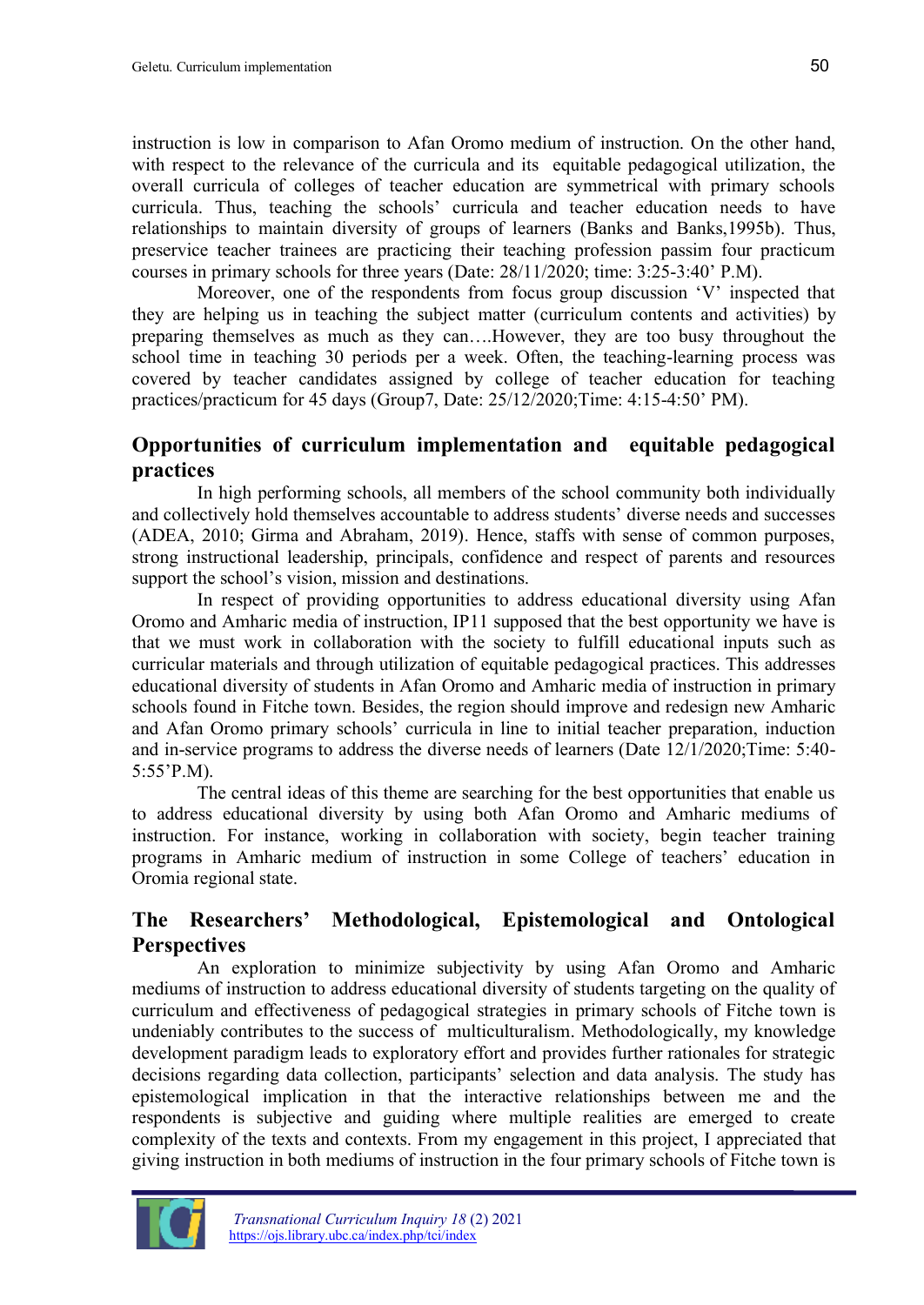encouraging to address educational diversity. However, while the comparison is carried out, Afan Oromo medium of instruction has more access and possible opportunities to curricular materials and pedagogical practices compared to Amharic medium of instruction. This ontological difference observed in the primary schools were emanated from lack of awareness and weak emphasis given to education system by the government, non-governmental bodies, faith-based organization, parent-teacher-association, parents, school communities and societies at large.

#### **Data validation strategies**

The most commonly used strategies during the process of data validation under case study are corroboration by participants and agreement between coders (Creswell, 2014). I made corroboration with participants through presenting and discussing the data between the research participants and us to verify that the themes are properly identified and discussed. Hence, hot discussions were further made on the findings of the study with 40 participants; 4 principals, 12 teachers and 24 students for 2:00 hours. Discussions were made with respect to the questions asked during interview, focus group discussion and researcher's sense organs' witness through observation. Therefore, I wrote the report by using five thematic units developed from 85 individual verbatim statements and ideas from further corroboration of the data made with participants. Furthermore, I ensured the validity of instruments, data analyses and research questions in line to the objectives of the study.

#### **Conclusions and recommendations**

Effective lines of communication, critical thinking and making critical reflections on multicultural education are dynamic pillars to create peaceful and welcoming learning environment in schools in particular and the society at large. Conversely, upper primary, secondary and higher education institutions become the centers of conflicts because of the power effects associated with political changes and vulgarization. Undertaking wide scale researches at different educational hierarchies on inclusive education, multiculturalism or cultural pluralism assist countries with multicultural societies like Ethiopia. This small scale study focuses on curriculum implementation using equitable pedagogical practices in promoting cross-cutting issues in the  $21<sup>st</sup>$  century classroom of five primary schools in Fitche town, Oromia regional state verified the practices of cultural responsive education (curriculum and equitable pedagogical practices) at glance. Therefore, on the bases of summarized major findings, the study was concluded as follows. These are:

The findings of the study underlined that though the attempts to address different educational needs of diverse groups of students through curriculum implementation and equitable pedagogical practices are encouraging, the willingness and motivations of front-line implementer of the curricula (teachers) in Afan Oromo mediums of instruction was better than Amharic medium of instruction. Besides, teachers who were teaching in Afan Oromo medium of instruction have better preparation and performance in their subject matter compared to teachers who are teaching in Amharic medium of instruction. Because teachers who were teaching in Afan Oromo medium of instruction were teaching in the mother tongue they were trained so far in the college of teacher education while some teachers who were teaching in Amharic medium of instruction were trained in Afan Oromo medium of instruction. The other problem was due to shortage of teachers, those who are teaching in Amharic medium of instruction are teaching many subjects for which they were not qualified but teachers were teaching in Afan Oromo medium of instruction are teaching only their major or minor subjects.

In light of philosophical assumption of the availability of curricular materials to

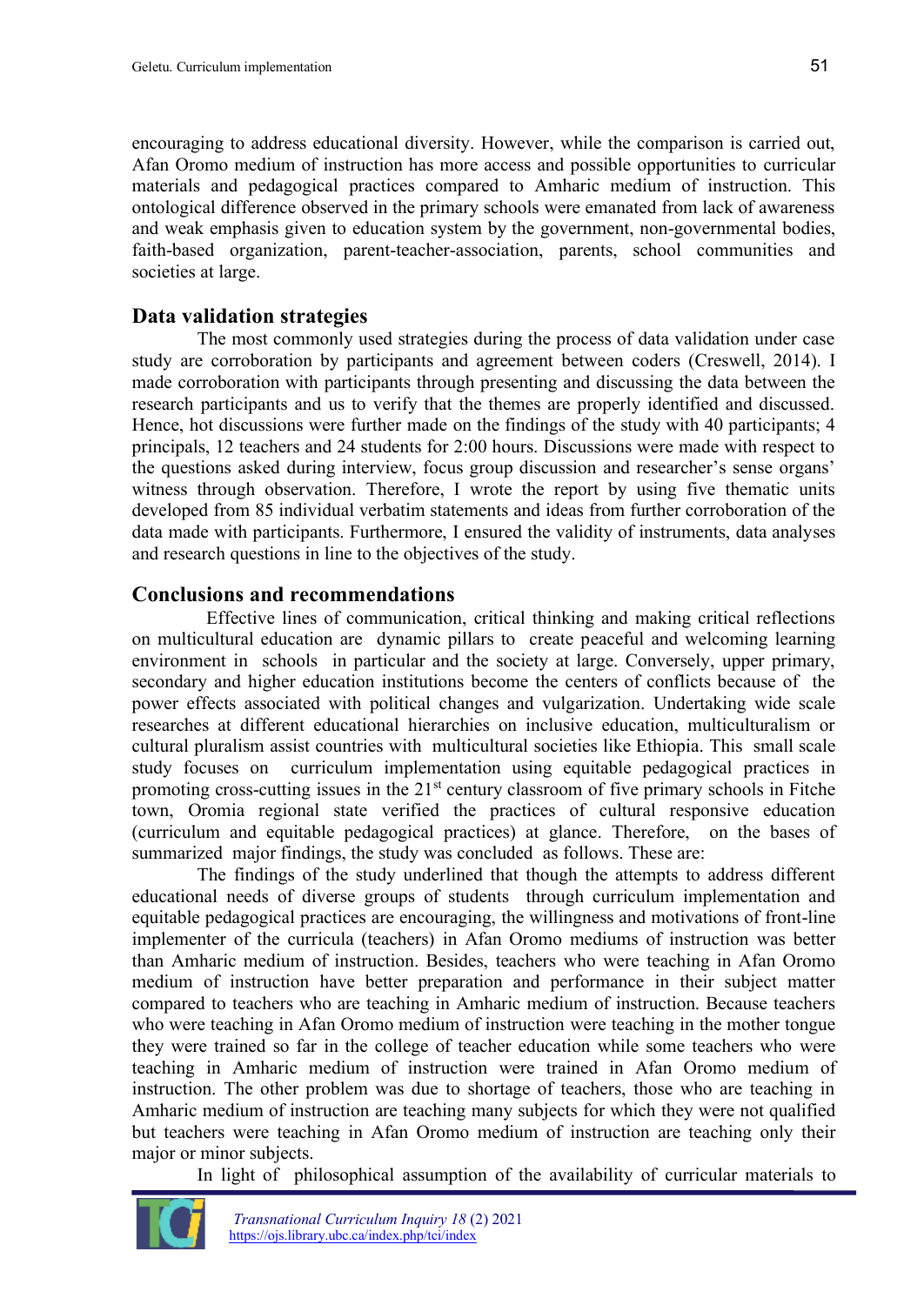address educational diversity, due to socioeconomic status of the community, lack of attention to balance the diverse needs of learners and about 70% students and teachers in each school, Afan Oromo medium of instruction has relatively available educational inputs in the libraries, pedagogical centers and laboratories. I have a hope that it assists the schools to provide better educational services in Afan Oromo compared to Amharic medium of instruction.

When equity pedagogical tools of instruction (constructivist teaching-learning methods, assessment for learning and classroom management) were well qualified, the teaching-learning processes are carried out to the standards that assure quality of instruction. Here, the findings of this comparative study underlines that the quality of instruction is relatively better in Afan Oromo than Amharic medium of instruction. In Afan Oromo medium of instruction, teachers are applying active learning strategies (e.g. cooperative learning method, concept mapping, pyramiding, jigsaw, goldfish bowl, and micro-teaching), continuous assessments and classroom management) due to small class-size than Amharic medium of instruction relatively.

The opportunities of getting appropriate training and experience sharing practices on application of equitable pedagogical strategies such as using varieties of active learning methods, assessment for learning, action researches, lesson studies and classroom management were limited. However, due to better access to professional training and modified instructional materials, Afan Oromo medium of instruction teachers were relatively giving better lessons than Amharic medium of instruction teachers. As the implementer of the curricula, the quantity and quality of teachers is required. However, the accessibility of pedagogically qualified teachers was not founded to be encouraging to address the needs of all schools in cities of Oromia regional state. It is obviously known that Fitche College of teachers' education is the only college of teacher education which trains few teacher candidates in Amharic medium of instruction. Hence, it is impossible to address teachers who are giving instruction in Amharic medium of instruction to all schools. Therefore, the availability of teachers who are teaching in Amharic is insufficient in number compared to Afan Oromo medium of instruction.

Pertaining to the relevance and appropriateness of the curricula, the overall curricula of colleges of teachers' education are symmetrically aligned with primary schools' curricula. Hence, preservice teachers trainees are practicing their teaching profession through four consecutive practicum programs in primary schools for three years. The ultimate goal of the practicum courses are to familiarize teachers candidates with equitable pedagogical practices.

This study forecasts that addressing educational diversity of students in implementing various curricula using equity pedagogical strategies in Afan Oromo and Amharic mediums of instruction need vertical and horizontal collaboration on top of owing motivation and commitments of stakeholders. Better treatment of educational diversity is a potential for growth and development of ones country. This positive scenario shows the paths on how to address educational diversity in the schools and classrooms where peoples are living together on equal farewells through application of equitable pedagogical strategies. On the bases of this ground, I posed the following feasible suggestions. These are:

Regional education bureau, Fitche city administration, woreda education office, parent-teacher-association and the nearby college of teacher education should work in collaboration by using possible opportunities to build the whole school matrix to ensure educational diversity of diverse learners. Undertaking experience sharing practices with model schools, growing internal financial resources, designing and submitting projects searching for additional funds from local authorities, non-governmental and governmental organizations.

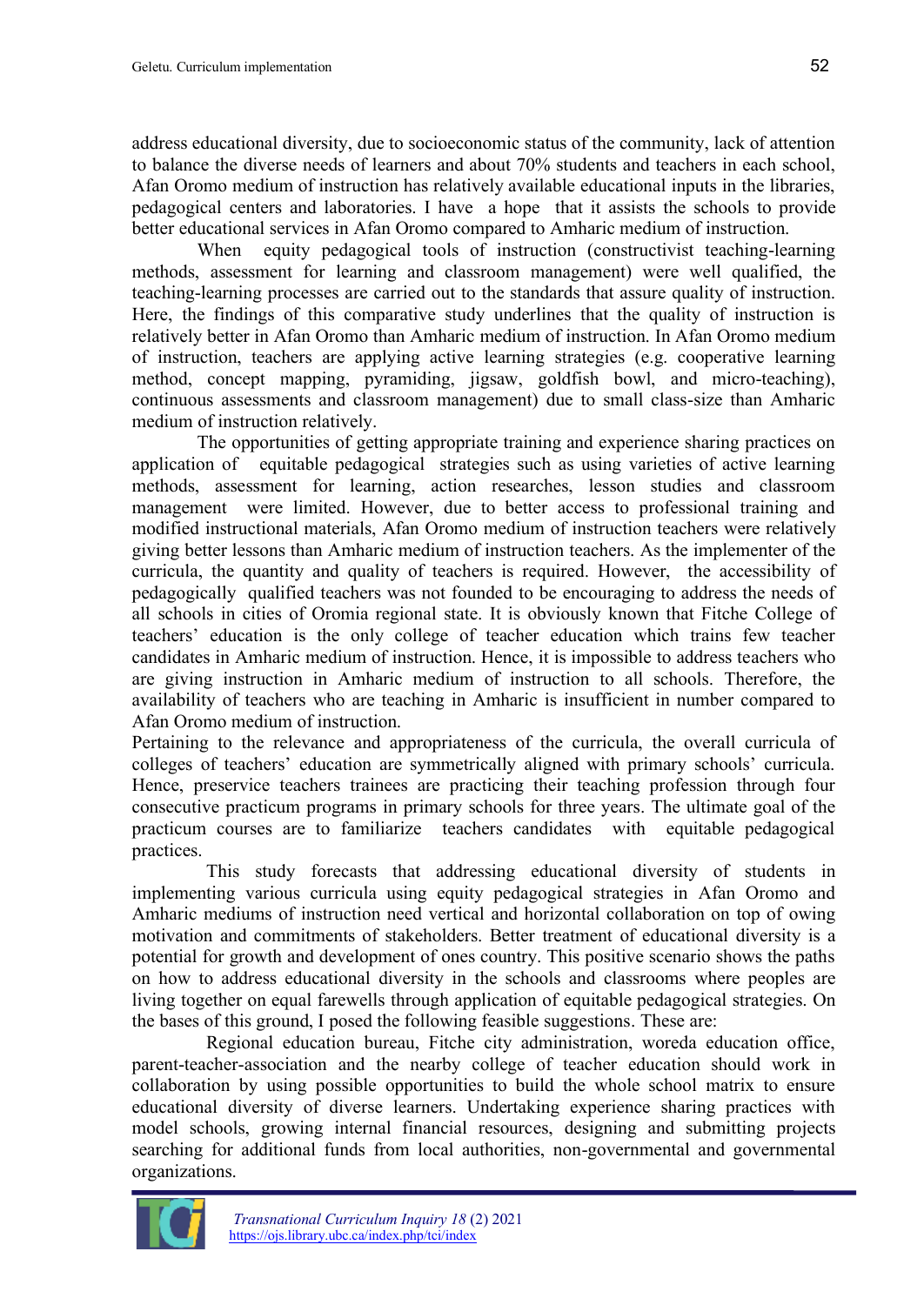In order to address educational diversity in Afan Oromo and Amharic mediums of instruction in primary schools, woreda/district education supervisors and teacher development program, parent-teacher association, principals and teachers should develop positive attitudes, willingness and motivation to fulfill curricular materials and give awareness creation training for practitioners about pedagogical strategies on the bases of number of students and teachers in the schools system.

Likewise, additional pedagogically qualified teachers in the two media of instruction should be employed to minimize the class-size and teacher-student-ratio which was very large in Amharic compared to Afan Oromo medium of instruction to use equitable pedagogical practices in the classrooms.

Regional education bureau had better introduce best opportunities such as working in collaboration with society and begin preservice and in-service teacher training programs in Amharic medium of instruction in some College of teachers' education in Oromia regional state.

Zone education office, districts and town administration should work in collaboration with Fitche College of teacher education to design and give short-term professional training concerning subject matter knowledge and equitable pedagogical practices to both media of instruction teachers with special attention to Amharic medium of instruction teachers. Besides, it is imperative to make additional employment of new teachers from Oromia and Amhara regional state colleges of teacher education.

Through articulating the missing voices from the paradigms and identifying critical questions that lead to enduring understandings, teachers should learn how to begin to make their lessons culturally responsive and relevant to the diverse needs of learners in schools' contexts.

#### **Competing interests**

I have declared that no competing interest exists. The products used for this research are commonly and predominantly use products in our area of research and country. There is absolutely no conflict of interest between the authors and producers of the products because we do not intend to use these products as an avenue for any litigation but for the advancement of knowledge.

# **Notes**

<sup>1</sup> [mshgirma15114@gmail.com;](mailto:mshgirma15114@gmail.com;) girmam2015@gmail.com

#### **References**

- ADEA, C. (2010). *Policy guide on the integration of African languages and cultures into education systems. Presented at the African conference*. Ouagadougou, Burkina Faso.
- [Adam, H.](https://eric.ed.gov/?redir=http://orcid.org/0000-0002-3005-7142); [Barratt-Pugh, C.](https://eric.ed.gov/?redir=http://orcid.org/0000-0002-1470-0089) (2020). The Challenge of monoculturalism: What books are educators sharing with children and what messages do they send? Early Childhood Education, *Australian Educational Researcher*, 47 (5), 815-836.
- Banks, J.A and Banks, CAM. (2007). *Multicultural education*: issues and perspectives (6<sup>th</sup> Ed.). United States: John Wiley and Sons Inc.

Banks, J. A. and Banks, CAM. (2001). *Multicultural education:* issues and perspectives (4<sup>th</sup>. Edition). Boston: Allyn & Bacon.

Banks, J. A. and Banks, CAM. (1995b). Dimensions of multicultural education  $(2^{rd}$ . Ed). Boston: Allyn & Bacon.

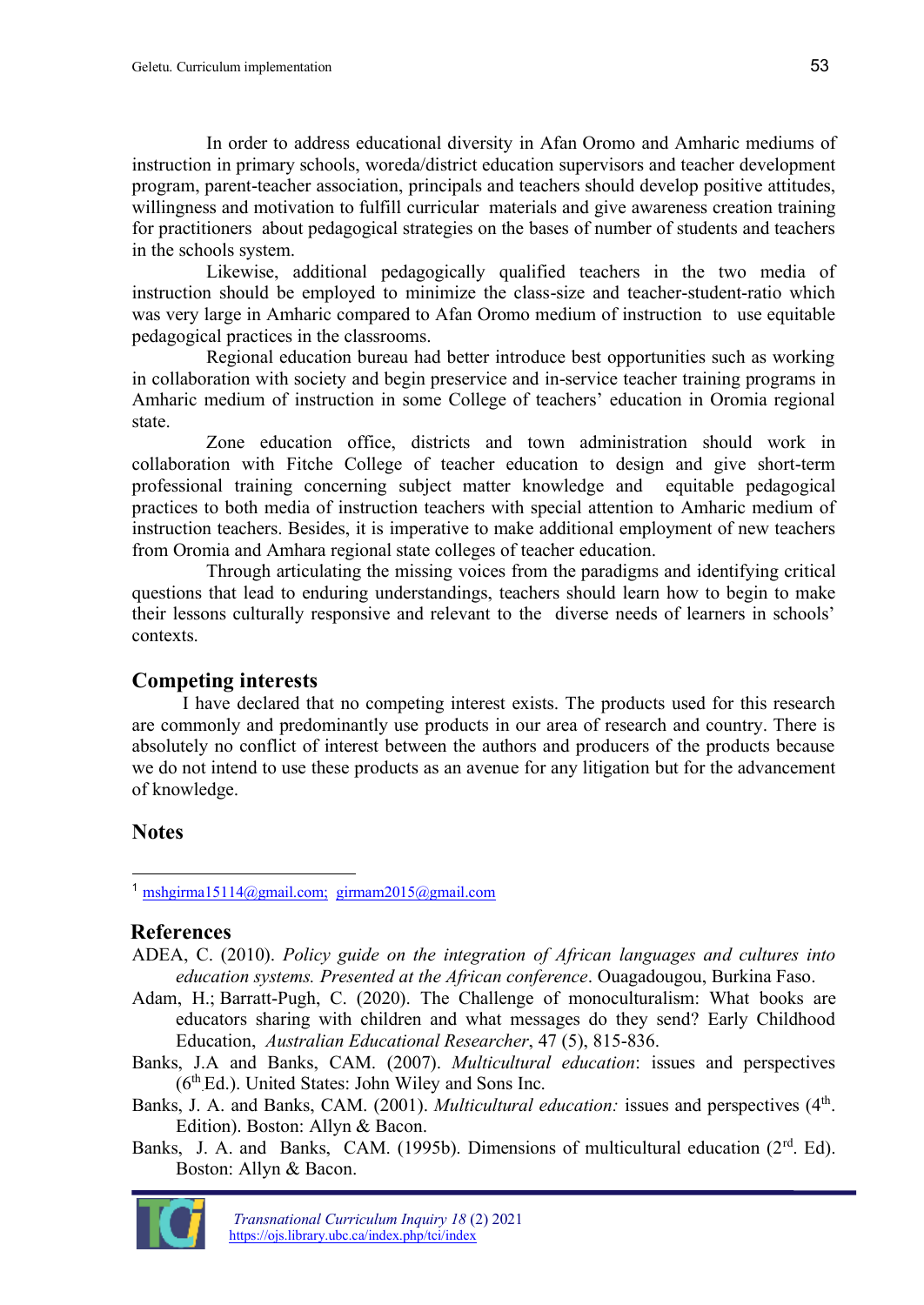- Creswell, J.W. (2014). *Research design: Qualitative, quantitative and mixed Approaches* (4<sup>th</sup>. Ed.). London: Sage Publisher Inc.
- Davis-Lowe, E. (2006). Fostering STEM diversity. Report presented at OPAS Initiative. Available:http://opas.ous.edu/Committees/Resources/Staff\_papers/Fostering\_STEM\_Di versityAccessed on December/2019.
- Diller, J. V., Module, J. (2005). *Cultural competence: A primer for educators*. Toronto, CA: Thomson Wads worth publishers.
- ETP (1994). *New Education and Training Policy in Ethiopia*, Addis Ababa.
- European Commission. (2015). *Study on the diversity within the teaching profession with particular focus on migrant and/or minority background*. Final report to education and culture of the European Commission.
- Getachew, A, Derib, A. (2006). Language policy in Ethiopia: History and current trends. *Ethiopian Journal of Education and Sciences,* 2 (1), 37-62.
- Girma, M. and Abraham T. (2019). The practices of culturally responsive pedagogy in nexus to enhancing female students' academic performance in selected Colleges of Teachers Education. *Journal of Humanities and Social Science,* 24 (2/5),52-64. www.iosrjournals.org DOI: 10.9790/0837-2402055264.
- Girma M, Dawit, M. and Geberew, T. (2021). Contextualization of theory and practices of teachers' effective professional development features in primary schools of Oromia regional state, Ethiopia. *Journal of Education, Society and Behavioral Science,* 34 (11): 121-132.
- Gurin, P.; Nagda BRA and Lopez, GE.(2004). The benefits of diversity in education for democratic citizenship. *Journal of Social Issues,* 60 (1), 17-34
- Hickling-Hudson, A.and McMeniman, M. (1993). Curricular responses to multiculturalism: An overview of teacher education courses in Australia. *Teaching and Teacher Education,* 9 (3), 243-252.
- Kosonen, Kimmo, Benson and Carol. (2013). *Language issues in comparative education: inclusive teaching and learning in non-dominant languages and cultures.* Rotterdam: Sense publishers (pp.1-16).
- Justin, E.; Zachary, A. S. (2008). Globalization*[: A Reference Handbook](https://books.google.com/books?id=9IOtZgbaQyIC&pg=PA35)*. ABC-CLIO, p. 35. [ISBN](https://en.wikipedia.org/wiki/ISBN_(identifier)) [978-1-59884-073-5.](https://en.wikipedia.org/wiki/Special:BookSources/978-1-59884-073-5) Retrieved 12 February 2019.
- Ladson-Billings, G. (1995b). Towards a theory of culturally relevant pedagogy. *American Educational Research Journal*. 32: 465-491.
- Macedo, E. (2013). Equity and difference in centralized policy, elementary secondary education, *Journal of Curriculum Studies*, 45 (1), 28-38, Routledge. Taylor & Francis, Web site:<http://www.tandf.co.uk/journals.>
- Melluish, S. (2014). "Globalization, culture and psychology". *International Review of Psychiatry (Abingdon, England)*. Informa UK Limited. 26 (5), 538-543.
- [Malik, K.](https://en.wikipedia.org/wiki/Kenan_Malik) (2015). ["The Failure of Multiculturalism".](https://www.foreignaffairs.com/articles/western-europe/failure-multiculturalism) *Foreign Affairs*.
- Merriam, S. B. (2009). Q*ualitative research: A guide to design and implementation.* San Francisco: Jossey-Bass.
- Mesay, K. Girma, M. and Solomon, W.(2019). Developmentally appropriateness of curriculum and integrated play-based pedagogical practices in early childhood care and education in Hawassa University Technology Woredas. *Journal of Humanities and Social Science,* 24(8/9), 47-54. www.iosrjournals.org DOI: 10.9790/0837-
- Organisation for Economic Co-operation and Development. (2016). PISA 2015 Results (Volume I): Excellence and Equity in Education. Paris. Retrieved from